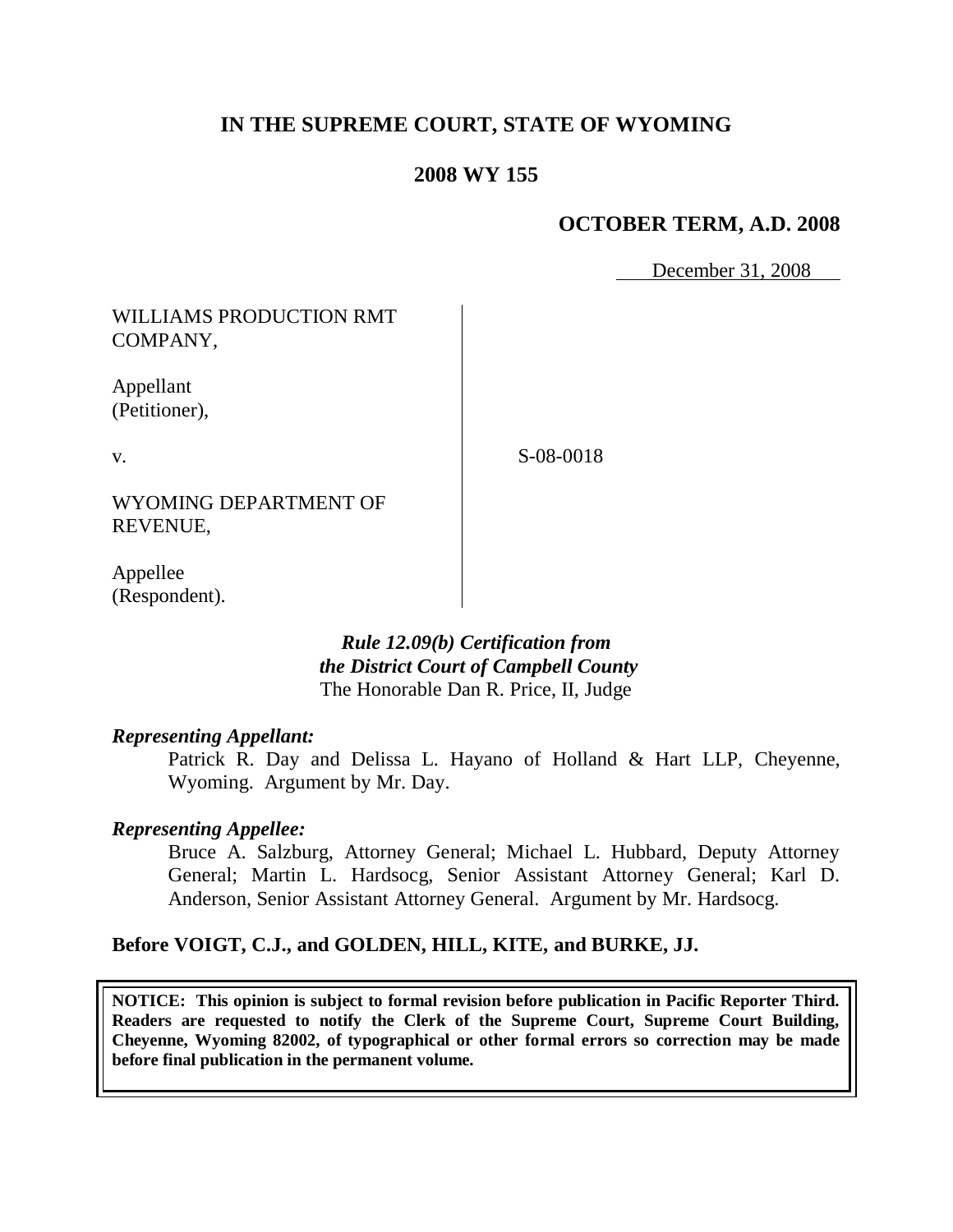### **KITE,** Justice.

[¶1] After the Wyoming State Board of Equalization (Board) affirmed the Department of Revenue's (DOR) valuations of Williams Production RMT Company's (Williams) coal bed methane (CBM) production for production years 2000-2002, Williams sought review in district court. The DOR moved for, the district court ordered and this Court accepted certification pursuant to W.R.A.P. 12.09(b). The principal issue for our determination is whether, as the Board ruled, the point of valuation of Williams' 2000-2002 CBM production was at the outlet of the initial dehydrator pursuant to Wyo. Stat. Ann. § 39-14- 203(b)(iv) (LexisNexis 2007), or, as Williams maintains, was upstream from the initial dehydrator where Williams transferred the CBM by bona fide arms-length transaction to a third party for transportation. For the reasons set forth in *Kennedy Oil v. Wyo. Dep't of Revenue*, 2008 WY 154, P.3d *(Wyo. 2008)*, we affirm the Board's ruling as to the point of valuation. On the two secondary issues, we affirm the Board's ruling on the deduction allowed for downstream transportation costs and reverse the Board's decision denying Williams an on-lease fuel exemption.

#### **ISSUES**

[¶2] The following issues are determinative of this appeal:

1. Whether the Board correctly determined that the point of valuation of CBM for severance and ad valorem tax purposes is at the outlet of the initial dehydrator rather than upstream where Williams sold or transferred it to a third party.

2. Whether the Board's ruling on the deduction allowed for transportation costs downstream of the outlet of the initial dehydrator was supported by substantial evidence.

3. Whether the Board's ruling denying Williams a fuel use exemption was supported by substantial evidence.

#### **FACTS**

[¶3] In 2000, 2001 and 2002, Williams produced CBM from the Powder River Basin in northeastern Wyoming. Williams entered into a contract with Western Gas (Western) pursuant to which Williams transferred the CBM to Western at Western's screw compressor facility for transportation downstream to additional compressors, the dehydrator and the inlets of the Fort Union or MIGC pipeline.

[¶4] For production years 2000-2002, Williams considered the point of valuation to be the place of transfer and calculated and paid production taxes by deducting from the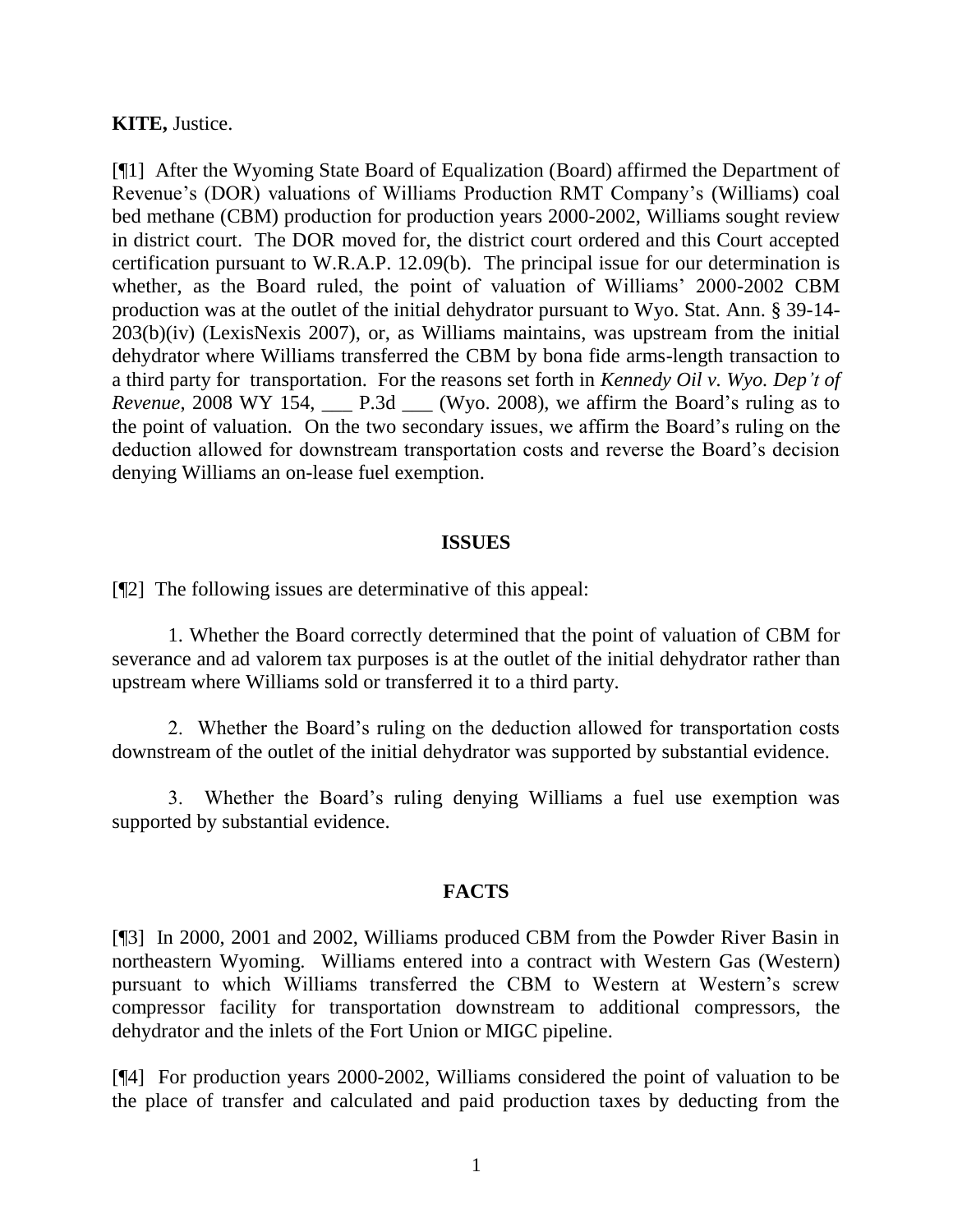CBM sales price the fees charged by Western.<sup>1</sup> In 2006, the Wyoming Department of Audit (DOA) completed an audit of Williams' 2000-2002 CBM production from the Powder River Basin. The DOA re-evaluated Williams' production and disallowed the deduction of Western's fees. The DOA issued a final decision letter to Williams in August of 2006 finding that Williams owed an additional \$2,030,406.01 in severance taxes for the 2000-2002 production years. The DOR adopted the DOA's findings and issued a letter notifying Williams that it owed the additional amount.

[¶5] Williams appealed the decision to the Board, which held a three-day contested case hearing in March of 2007. At the hearing, Williams asserted that  $\S$  39-14-203(b)(v) controlled the valuation of CBM transported by a third party prior to the outlet of the initial dehydrator and that paragraph  $(b)(v)$  worked with paragraph  $(b)(vi)(B)$  to allow the deduction of all third party charges, including those upstream from the outlet of the initial dehydrator. The DOR contended that the outlet of the initial dehydrator was the point of valuation of CBM and third party charges upstream from the point of valuation were not deductible in determining fair market value.

[¶6] In the course of the hearing, the parties agreed that portions of the audit required recalculation, including the disallowance of an exemption for fuel Western consumed in the production process upstream from the outlet of the initial dehydrator. At the close of the hearing, the Board directed the parties to provide recalculated figures to each other and then submit briefs addressing the recalculation. Upon considering the parties' supplemental briefs, the Board affirmed the DOR's valuation, concluding that § 39-14- 203(b)(iv) requires taxable value to include third party fees incurred prior to the outlet to the initial dehydrator. Addressing the collateral issue of Williams' entitlement to a fuel use exemption, the Board concluded that Williams failed to carry its burdens of proof and persuasion because it provided no evidence to support its claim. Williams filed a petition for review of the Board's decision in the district court, which certified the matter to this Court.

## **STANDARD OF REVIEW**

[¶7] Our review of administrative agency action is governed by Wyo. Stat. Ann. § 16-3- 114 (LexisNexis 2007), which provides in pertinent part:

> (c) To the extent necessary to make a decision and when presented, the reviewing court shall decide all relevant questions of law, interpret constitutional and statutory provisions, and determine the meaning or applicability of the

 $\overline{a}$ 

 $1$  Although it is not clear from the record, we assume the sales price was determined by the comparable value method as provided in § 39-14-203(b)(vi)(B).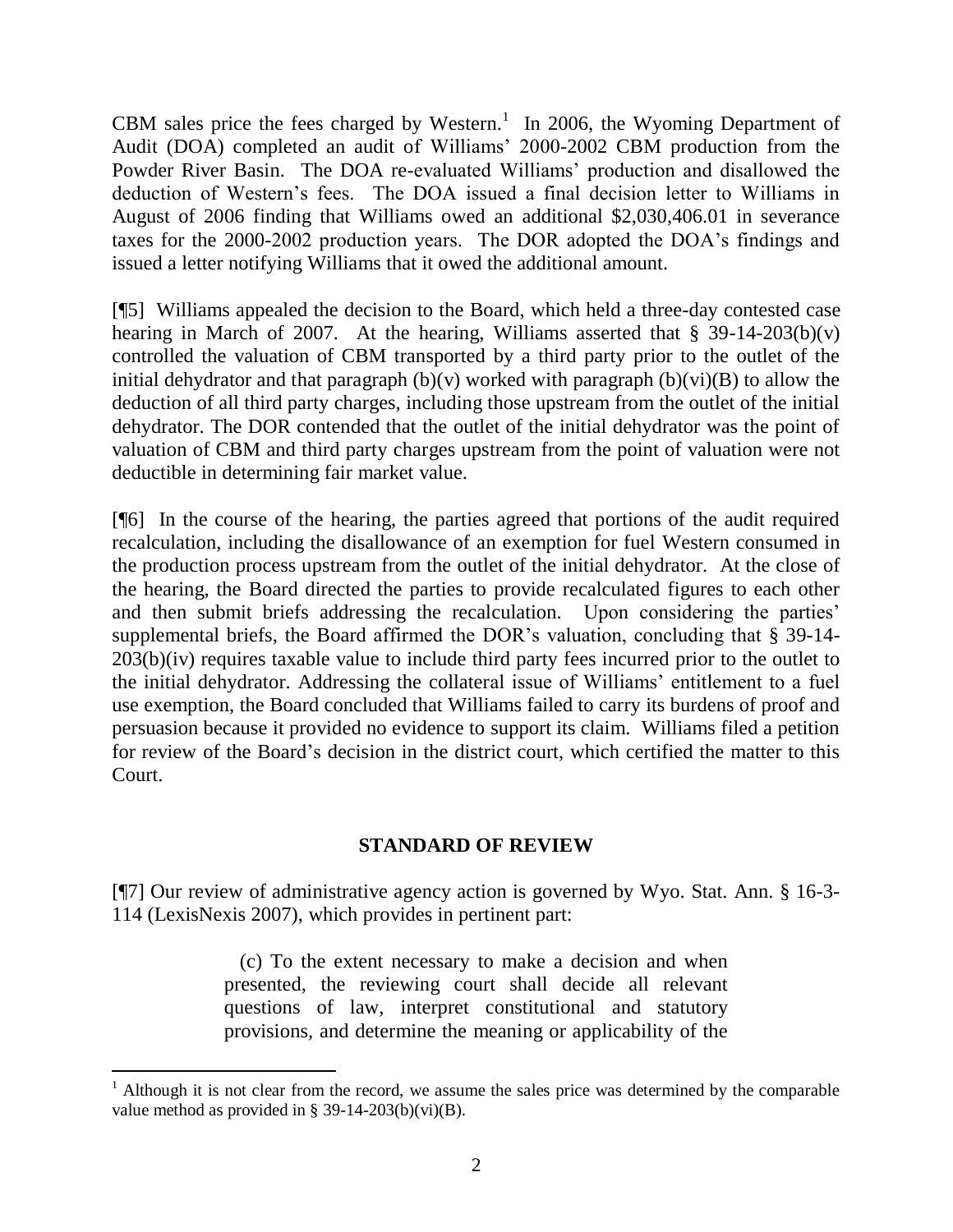terms of an agency action. In making the following determinations, the court shall review the whole record or those parts of it cited by a party and due account shall be taken of the rule of prejudicial error. The reviewing court shall:

(i) Compel agency action unlawfully withheld or unreasonably delayed; and

(ii) Hold unlawful and set aside agency action, findings and conclusions found to be:

(A) Arbitrary, capricious, an abuse of discretion or otherwise not in accordance with law;

(B) Contrary to constitutional right, power, privilege or immunity;

(C) In excess of statutory jurisdiction, authority or limitations or lacking statutory right;

(D) Without observance of procedure required by law; or

(E) Unsupported by substantial evidence in a case reviewed on the record of an agency hearing provided by statute.

[¶8] When reviewing a case certified to us from a district court pursuant to W.R.A.P. 12.09(b), we apply the appellate standards applicable to a reviewing court of the first instance. *Williams Prod. RMT Co. v. State Dep't of Revenue*, 2005 WY 28, ¶ 7, 107 P.3d 179, 182-183 (Wyo. 2005) (*Williams I)*. We review factual determinations for substantial evidence, meaning we consider whether there is relevant evidence in the entire record which a reasonable mind might accept in support of the agency's conclusions. *Dale v. S & S Builders, LLC,* 2008 WY 84, ¶ 21, 188 P.3d 554, 561 (Wyo. 2008). Importantly, our review of any particular decision turns not on whether we agree with the outcome, but on whether the agency could reasonably conclude as it did based upon all of the evidence presented. *Id*., ¶ 23, 188 P.3d at 561. The burden of proof with respect to tax valuation is on the party asserting an improper valuation. *Williams I*, ¶ 7, 107 P.3d at 183. We review an agency's conclusions of law *de novo*, and will affirm an agency's legal conclusion only if it is in accordance with the law. *Dale*, ¶ 27, 188 P.3d at 562. Statutory interpretation is a question of law and is reviewed *de novo*. *Williams I*, ¶ 8, 107 P.3d at 183.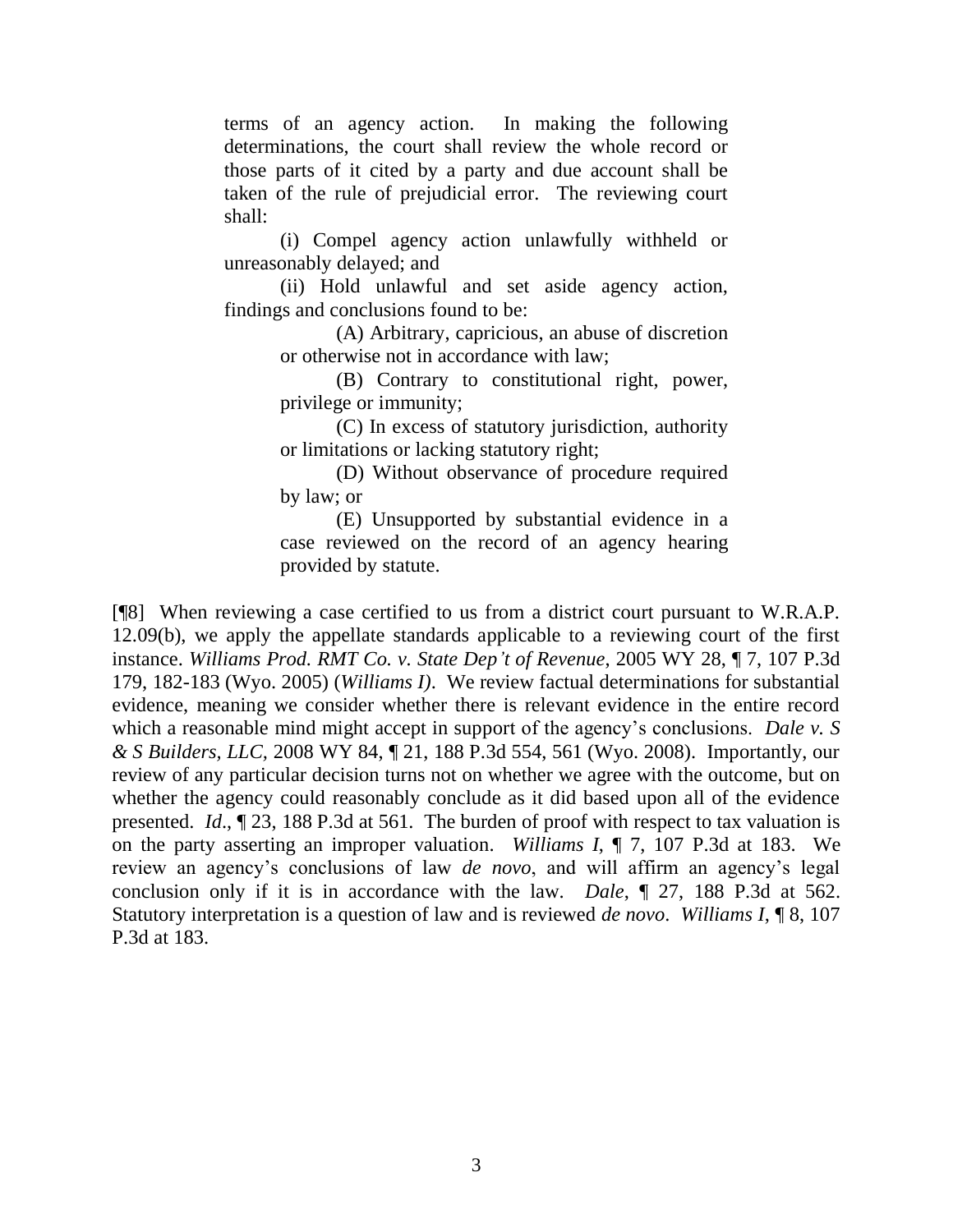#### **DISCUSSION**

#### *1. Point of Valuation*

[¶9] Section 39-14-203 provided in relevant part as follows:

#### **§ 39-14-203. Imposition**

(a) Taxable event. The following shall apply:

(i) There is levied a severance tax on the value of the gross product extracted for the privilege of severing or extracting crude oil, lease condensate or natural gas in the state. The tax imposed by this subsection shall be in addition to all other taxes imposed by law including, but not limited to, ad valorem taxes imposed by W.S. 39-13-101 through 39-13- 111.

(b) Basis of tax. The following shall apply:

(i) Crude oil, lease condensate and natural gas shall be valued for taxation as provided in this subsection;

(ii) The fair market value for crude oil, lease condensate and natural gas shall be determined after the production process is completed. Notwithstanding paragraph (x) of this subsection, expenses incurred by the producer prior to the point of valuation are not deductible in determining the fair market value of the mineral;

(iii) The production process for crude oil or lease condensate is completed after extracting from the well, gathering, heating and treating, separating, injecting for enhanced recovery, and any other activity which occurs before the outlet of the initial storage facility or lease automatic custody transfer (LACT) unit;

(iv) The production process for natural gas is completed after extracting from the well, gathering, separating, injecting and any other activity which occurs before the outlet of the initial dehydrator. When no dehydration is performed, other than within a processing facility, the production process is completed at the inlet to the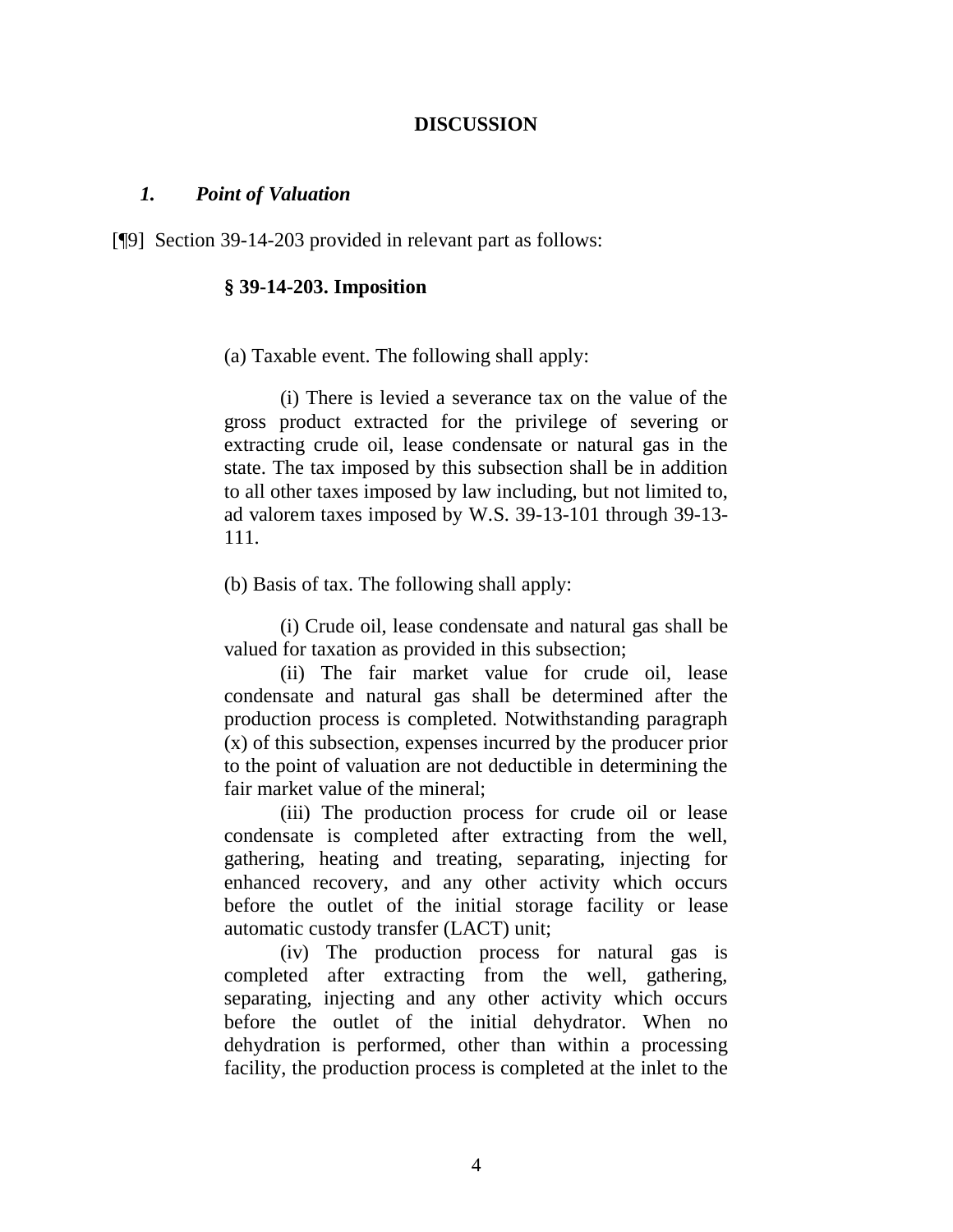initial transportation related compressor, custody transfer meter or processing facility, whichever occurs first;

(v) If the crude oil, lease condensate or natural gas production as provided by paragraphs (iii) and (iv) of this subsection are sold to a third party, or processed or transported by a third party at or prior to the point of valuation provided in paragraphs (iii) and (iv) of this subsection, the fair market value shall be the value established by bona fide arms-length transaction;

(vi) In the event the crude oil, lease condensate or natural gas production as provided by paragraphs (iii) and (iv) of this subsection is not sold at or prior to the point of valuation by bona fide arms-length sale, or, except as otherwise provided, if the production is used without sale, the department shall identify the method it intends to apply under this paragraph to determine the fair market value and notify the taxpayer of that method on or before September 1 of the year preceding the year for which the method shall be employed. The department shall determine the fair market value by application of one (1) of the following methods:

(A) Comparable sales--The fair market value is the representative arms-length market price for minerals of like quality and quantity used or sold at the point of valuation provided in paragraphs (iii) and (iv) of this subsection taking into consideration the location, terms and conditions under which the minerals are being used or sold;

(B) Comparable value--The fair market value is the arms-length sales price less processing and transportation fees charged to other parties for minerals of like quantity, taking into consideration the quality, terms and conditions under which the minerals are being processed or transported;

(C) Netback--The fair market value is the sales price minus expenses incurred by the producer for transporting produced minerals to the point of sale and third party processing fees. The netback method shall not be utilized in determining the taxable value of natural gas which is processed by the producer of the natural gas;

(D) Proportionate profits-- The fair market value is:

(I) The total amount received from the sale of the minerals minus exempt royalties, nonexempt royalties and production taxes times the quotient of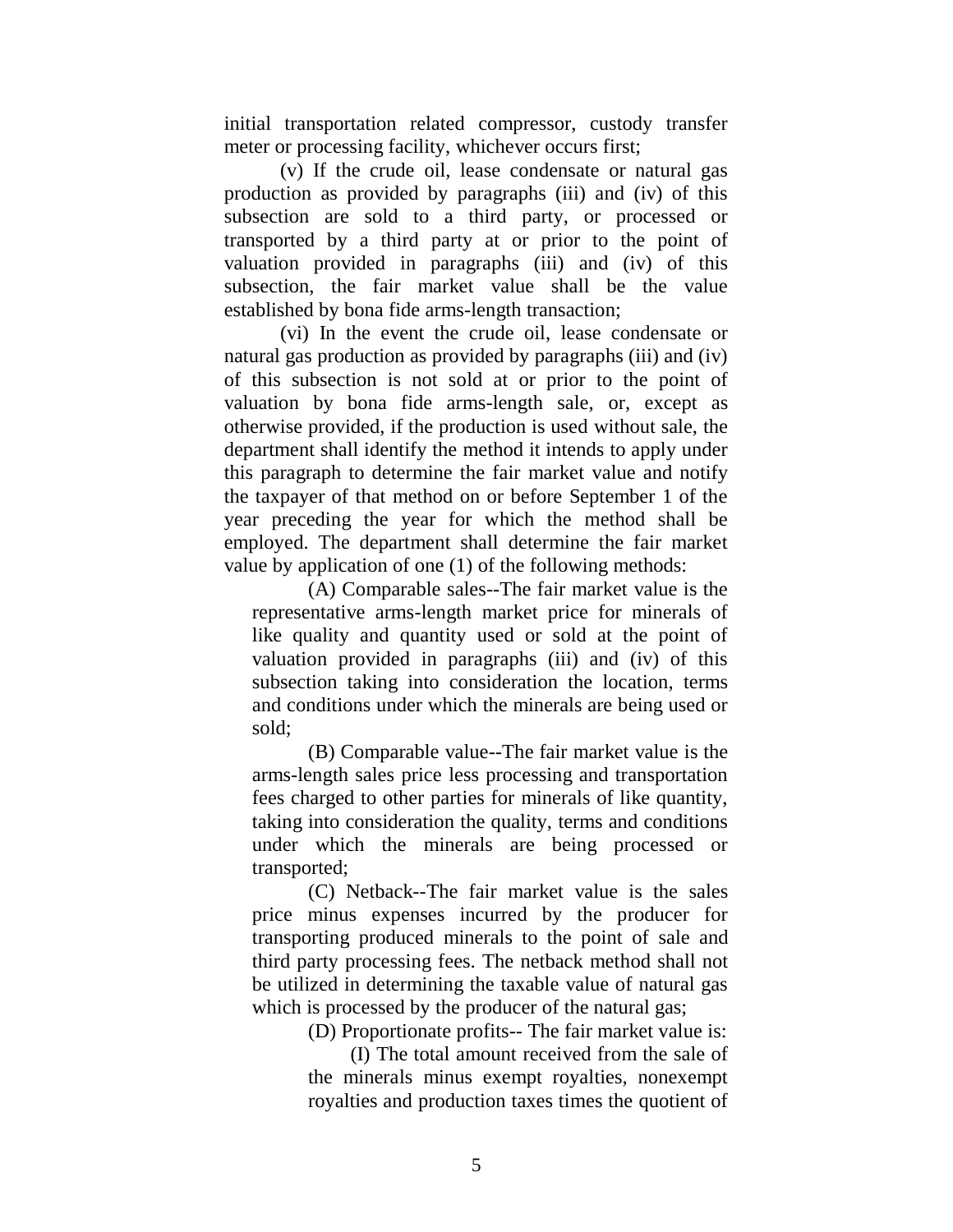the direct cost of producing the minerals divided by the direct cost of producing, processing and transporting the minerals; plus

(II) Nonexempt royalties and production taxes.

[¶10] Williams asserts the Board's ruling that the point of valuation is at the outlet of the initial dehydrator pursuant to  $\S$  39-14-203(b)(iv) is contrary to the plain meaning of the statute. Williams contends that because it transferred the CBM to Western upstream from the outlet of the initial dehydrator,  $\S$  39-14-203(b)(v) controls and the fair market value of the CBM for tax purposes was to be established by considering the fees charged by a third party in an upstream arms-length transaction. Williams maintains the following formula applied: arms-length sales price minus fees paid to a third party in an arms-length transaction prior to the initial dehydrator equals fair market value at the end of production.

[¶11] The DOR responds that the Board correctly found the point of valuation of Williams' CBM production was at the outlet of the initial dehydrator. The DOR asserts that this result is in accordance with the plain meaning of  $\S$  39-14-203(b)(ii) and (iv). The DOR maintains that a sale to or transportation by a third party upstream from the outlet of the initial dehydrator does not change the point of valuation, which § 39-14-  $203(b)(ii)$  and (iv) clearly define as "after the production process is completed," that is, "after extracting from the well, gathering, separating, injecting and any other activity which occurs before the outlet of the initial dehydrator." Pursuant to  $\S$  39-14-203(b)(ii), the DOR contends Williams was not entitled to deduct expenses incurred prior to the outlet of the initial dehydrator in determining the fair market value of its CBM production, including Western's fees for transporting the product.

[¶12] Our review of statutory provisions is governed by the following standards:

The paramount consideration is to determine the legislature's intent, which must be ascertained initially and primarily from the words used in the statute. We look first to the plain and ordinary meaning of the words to determine if the statute is ambiguous. A statute is clear and unambiguous if its wording is such that reasonable persons are able to agree on its meaning with consistency and predictability. Conversely, a statute is ambiguous if it is found to be vague or uncertain and subject to varying interpretations. If we determine that a statute is clear and unambiguous, we give effect to the plain language of the statute.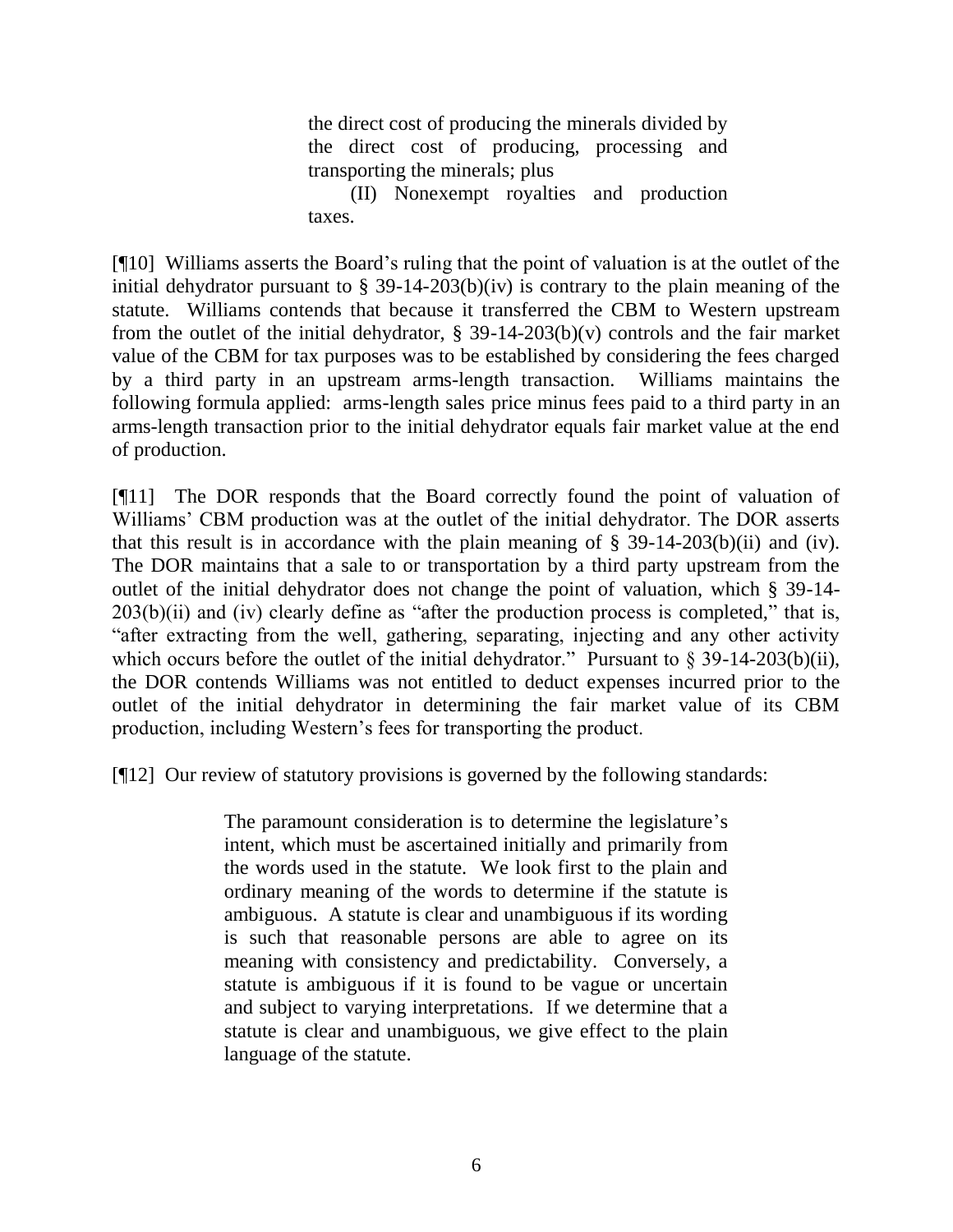*RME Petroleum Co. v. Wyo. Dep't of Revenue*, 2007 WY 16, ¶ 25, 150 P.3d 673, 683 (Wyo. 2007) (citation omitted).

[¶13] Applying these principles, we addressed the same issue presented here in *Kennedy Oil* as follows:

> Section 39-14-203(b)(ii) clearly and unambiguously provides that the fair market value for gas is determined after the production process is complete. Paragraph (b)(iv) further provides that the production process for gas is completed after it is extracted from the well, gathered, separated, injected and any other activity which occurs before the outlet of the initial dehydrator. Under the clear language of paragraph (b)(ii), producer expenses incurred prior to the point of valuation, i.e. the outlet of the initial dehydrator, are not deductible. The DOR properly determined the fair market value of Kennedy's CBM production after the production process was complete and disallowed expenses Kennedy incurred before the outlet of the initial dehydrator.

*Kennedy Oil*,  $[28, \_$  P.3d at \_\_\_\_\_.

[¶14] For the reasons explained fully in K*ennedy*, we hold that the DOR properly determined that the fair market value for Williams' CBM included the third-party transportation fees incurred before the outlet of the initial dehydrator. The fair market value of the production was the value established by bona fide arms-length transaction– the arms-length sales price plus the fee Williams paid to Western for getting the gas to the initial dehydrator minus the transportation fees incurred downstream of the point of valuation. Rather than the formula Williams advances (arms-length sale price minus all of the arms-length transportation fees, including those incurred prior to the point of valuation, equals fair market value at the end of production), the DOR properly determined the taxable value of the gross CBM production based upon the value established by the sales price and the bona fide arms-length transaction in which Williams paid Western a fee to transport the gas to the initial dehydrator. That fee was due to activities that occurred before the outlet of the initial dehydrator, which means the production process was not complete when the fee was incurred. The point of valuation remained the point at which the production process was complete and the expenses Williams incurred prior to that point were not deductible in determining the fair market value.

[¶15] In arguing otherwise, Williams begins with the assertion that transportation and processing activities are not taxable. Williams cites *RME,* ¶ 51, 150 P.3d at 691, where, in describing the taxpayers' argument in that case, we said: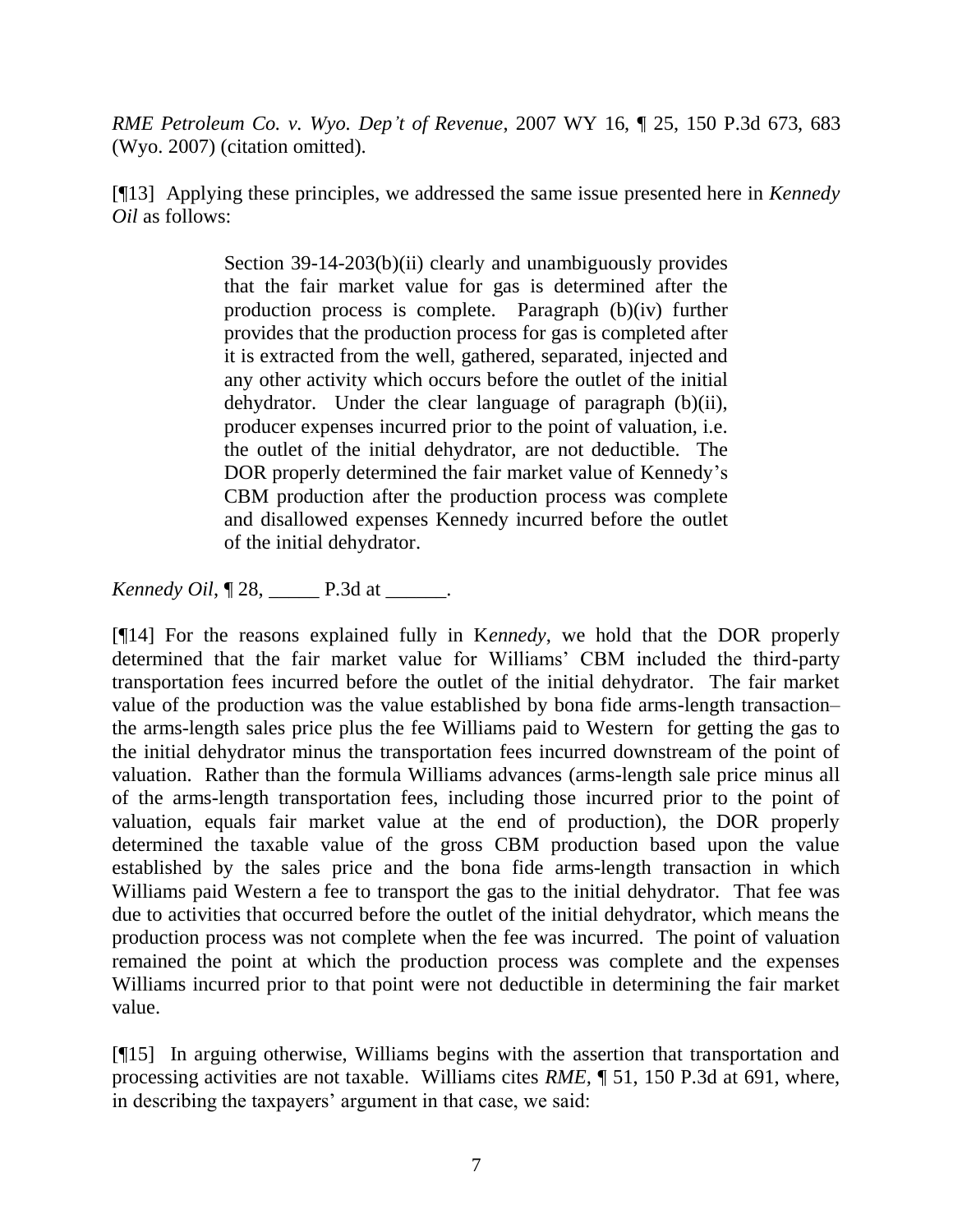Taxpayers contend, somewhat persuasively, that the Department's approach undermines the allocation function of the direct cost ratio because as prices for oil and gas rise, royalties and production taxes also increase. As a result, the direct cost ratio approaches 100% when prices are high, negating the purpose of allocating a portion of a taxpayer's revenue to *non-taxable functions, i.e. processing and transporting.* 

[¶16] The question for this Court's determination in *RME* was whether the Board properly determined that  $\S 39-14-203(b)(vi)(D)$ , which describes the proportionate profits method for determining fair market value when minerals are sold downstream from the dehydrator, required royalties and production taxes to be treated as direct costs of production. We held the Board's determination was incorrect and that royalties and production taxes were not "direct costs of producing" within the direct cost ratio of the oil and gas proportionate profits formula. After finding § 39-14-203(b)(vi)(D) ambiguous because it did not specify that royalties and production taxes were either to be included or excluded as direct costs of producing, we looked to the Rules promulgated by the DOR after § 39-14-203(b)(vi)(D) was enacted defining "direct costs of producing." Because the Rules did not include royalties and production taxes within the definition, we held royalties and production costs were not "direct costs of producing."

[¶17] Our decision in RME is of limited significance to the issue before us in this case. *RME* involved the question of how royalties and production taxes were considered in the proportionate profits method for determining the fair market value of minerals sold downstream of the point of valuation, an entirely different scenario than when minerals are sold to or transported by a third party upstream of the point of valuation. Although it is not evident from the discussion in that case, we presume the costs of production utilized in the proportionate profit formula included all costs up to the outlet of the initial dehydrator. In the valuation methods prescribed by statute for both sales upstream and sales downstream of the point of valuation,  $\S$  39-14-203(b)(ii) clearly provides that any expenses incurred by the producer prior to the point of valuation are included in the calculation of fair market value. Williams incurred the expenses prior to the point of valuation; therefore, they were not deductible in determining the fair market value of the CBM for tax purposes.

[ $[$ [18] Williams contends that paragraph (b)(vi) supports its reading of the statute. That section provides that when CBM is not sold at or before the point of valuation by bona fide arms-length sale, or if it is used without sale, the fair market value is determined by application of one of four methods: comparable sales, comparable value, netback or proportionate profits. As support for its claim that it was entitled to a deduction, Williams points to language in paragraphs  $(b)(vi)(B)$  and  $(C)$ , which allow the deduction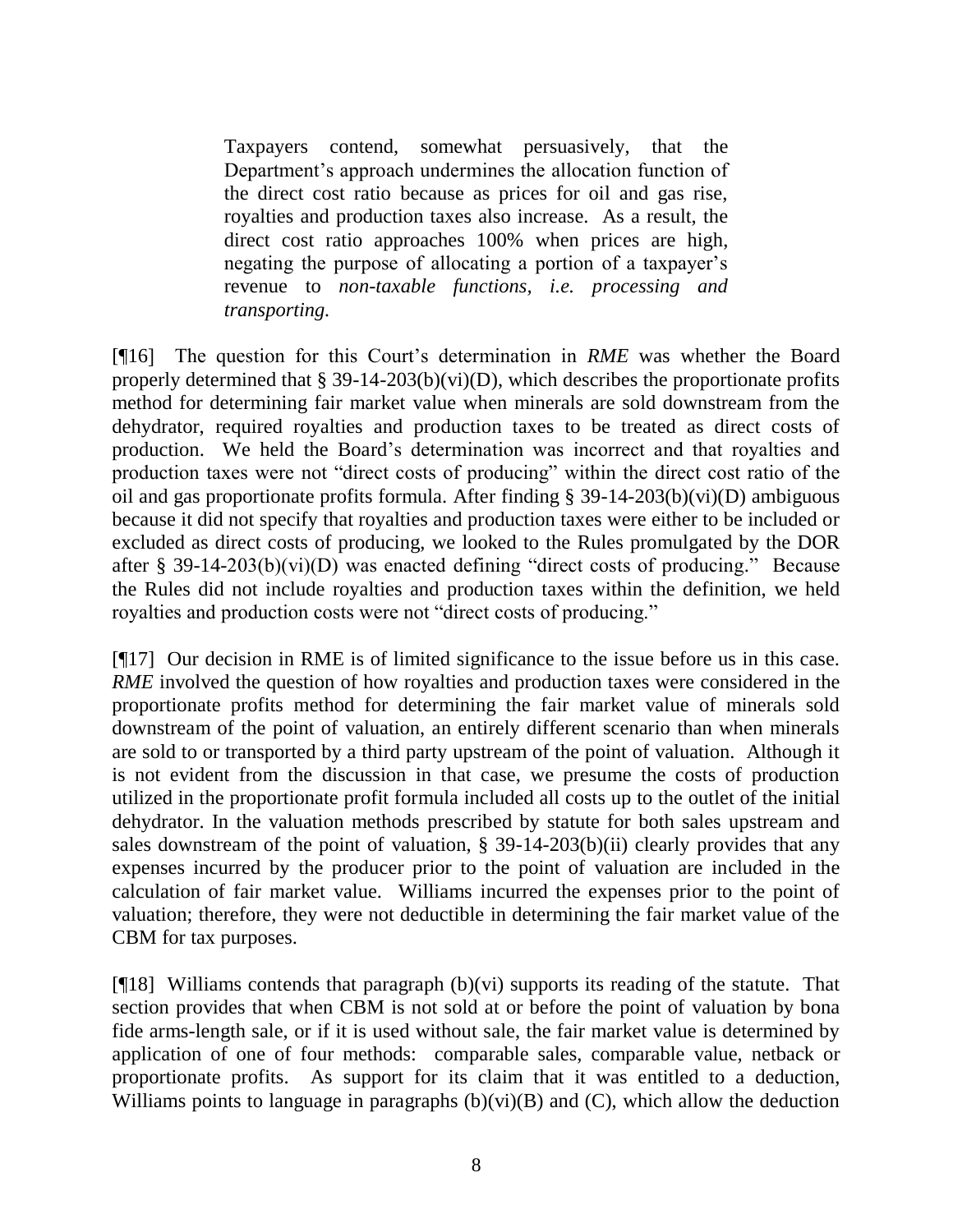of processing and transporting expenses under the comparable value and netback methods for determining fair market value. Williams argues that because § 39-14- 203(b)(vi) allows the deduction of all processing and transporting costs when a sale occurs after the outlet of the initial dehydrator, the legislature must have intended those deductions to be allowed for all of those costs when a sale to or transportation by a third party occurs before the outlet of the initial dehydrator. Williams' argument misses the point that, under the approach taken by the legislature, it is not the characterization of the costs as processing or transportation that makes them deductible, but where the activities occur in the chain of events from the wellhead to the interstate transmission pipeline. Again, we conclude that if the legislature had intended to allow deductions for transportation expenses incurred prior to the point of valuation, it would have said so. Instead the legislature clearly established the end of the production process as the point of valuation and declared that expenses incurred prior to that point, however they may be delineated, are not deductible from the fair market value of the gas.  $2^{\circ}$ 

[¶19] Williams also argues that under established oil and gas law, production occurs when the minerals are severed from the earth; minerals cannot be sold until they are produced; therefore, the sale of minerals to a third party signals the end of the production process. Williams' argument in this regard ignores the plain language of § 39-14-  $203(b)(iv)$ , which expressly defines the end of the production process for mineral tax purposes. Nowhere in that definition is the sale of minerals to a third party identified as an event that completes the production process. Williams also asserts that the language contained in § 39-14-203(b)(iv) defining when the production process for natural gas is completed was intended to determine taxable value only when the producer does its own transporting and processing with its own equipment, not when a third party carries out those activities. We see nothing in the provision to support that conclusion. If the legislature had intended paragraph (b)(iv) to apply only to activities performed by the producer itself before the outlet of the initial dehydrator, it easily could have said so. We will not insert the word "producer" into the existing statutory language. Williams suggests that use of the different terms in subsection (vi) "*expenses* incurred by the producer" and "*fees* charged to third parties," and the language in subsection (ii) providing that only "expenses incurred by the producer" are not deductible indicates the legislature meant to differentiate between producer expenses and third party fees and allow deduction of third party fees upstream of the point of valuation. We find the terminology in subsection (vi) insufficient to support a conclusion that directly contradicts the many clear statements in the statute that the outlet of the initial dehydrator is the legislatively drawn point of valuation.

 $\overline{a}$ 

 $2$  It is interesting to note that Williams' appellate brief recognizes that the proportionate profit and netback valuation methods only allow deduction of transportation and processing costs incurred after the initial dehydrator which is completely consistent with subsection (v) and the legislative scheme that establishes that point as the point of valuation whether the sale is upstream or downstream.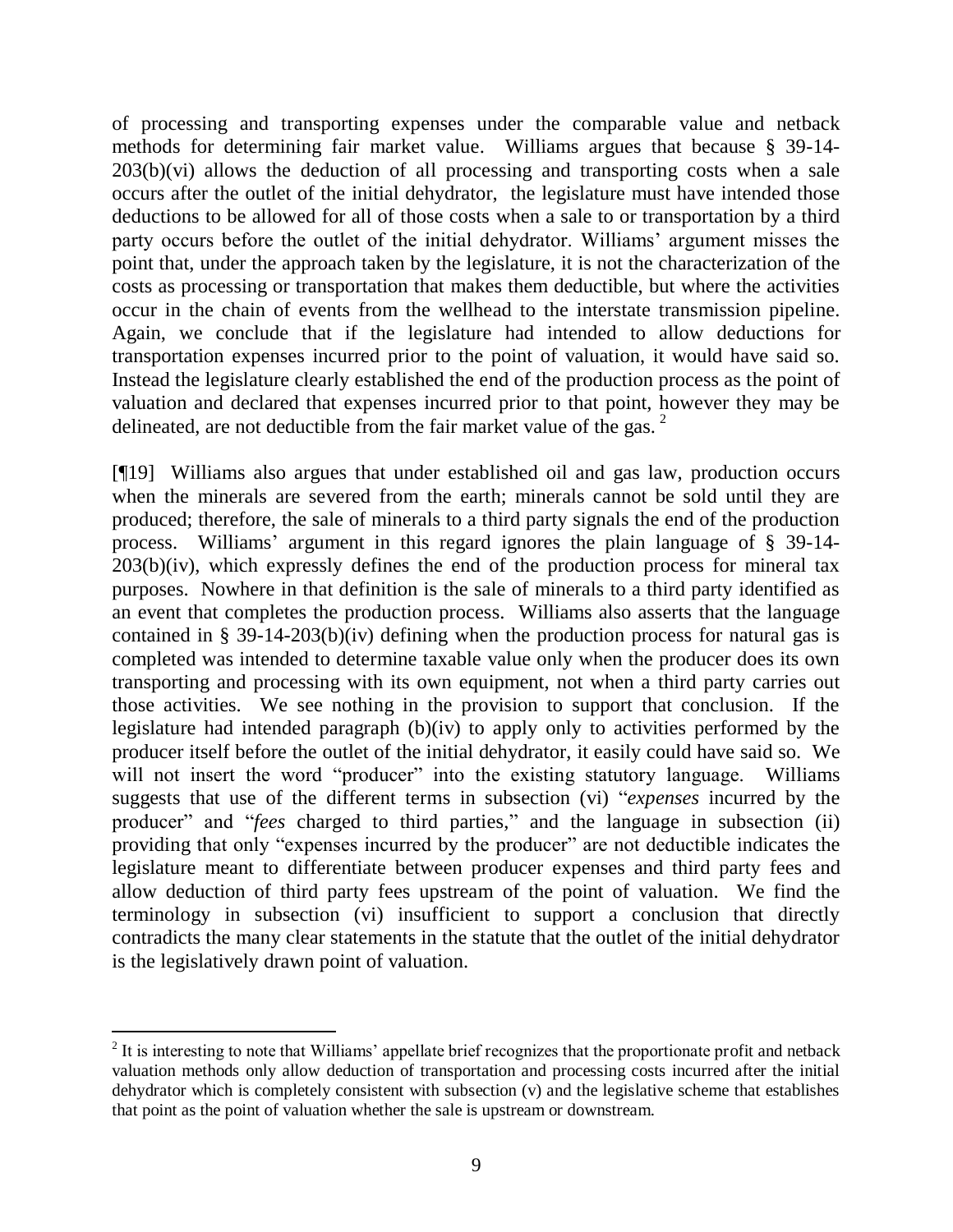[¶20] It is true that the statute, as interpreted by the DOR, results in some aspects of gas transportation being included on the production side of the ledger. The line for taxation purposes between mineral production and transportation or processing has been the subject of dispute for many years. *Hillard v. Big Horn Coal Co*., 549 P.2d 293 (Wyo. 1976); *Appeal of Monolith Portland Midwest Co., Inc.,* 574 P.2d 757 (Wyo. 1978). While gas gathering necessarily involves some element of transportation, it is, by statute, defined as part of the production process. Section 39-14-203(b)(iii). Drawing the line between gathering and transportation has been the source of considerable debate in the royalty context and the legislature ended that debate by statute. *Wold v. Hunt Oil Co*., 52 F.Supp.2d 1330 (D.Wyo. 1999). *See Cabot Oil & Gas Corp. v. Followill*, 2004 WY 80, 93 P.3d 238 (Wyo. 2004) (discussing the fact that gathering involves transportation and costs associated with transportation during the gathering process are non-deductible). It is clear to us that the legislature was determined to end that dispute in the tax arena also by drawing a clear line at the outlet of the initial dehydrator where production would be considered complete. Williams makes a persuasive argument that the free market should control the valuation of gas; a bona fide arms-length transaction assures the true fair market value; and the legislature's prime concern was assuring that a fair value was reached when the producer transported and processed its own gas, and consequently, the legislature must have intended arms-length transactions before the initial dehydrator would determine fair market value. However, to reach that conclusion we are asked to assume too much, read language in and out of the statute, and ignore the plain language chosen by the legislature. We simply cannot go that far. We are confident that if we are wrong, and Williams is correct in its divination of legislative intent, the legislature will act.

[¶21] Citing *Wyo. Dep't of Revenue v. Guthrie*, 2005 WY 79, ¶ 23, 115 P.3d 1086, 1095 (Wyo. 2005), Williams asserts that its contract with Western rather than the location of the dehydrator established the fair market value of its production for tax purposes. In *Guthrie*, a CBM producer sold its production pursuant to a bona fide arm's-length transaction the terms of which were reflected in gas purchase contracts. The purchaser paid the producer for the gas received less the amount of gas it used as fuel for compression activities. The producer accepted the purchaser's invoice pricing and reported and paid taxes on the revenue received from the purchaser.

[¶22] During an audit, the auditor requested information from the producer to verify the fuel use adjustment. When the producer failed to provide verification, the auditor disallowed the deduction. The Board affirmed the decision disallowing the deduction because the producer failed to produce evidence of the actual amount of gas used as fuel. *Id.*,  $\P$  7, 115 P.3d at 1090. On appeal, the district court reversed, holding that the producer's acceptance of the purchaser's invoice pricing was sufficient evidence to support the deduction and, if more verification was needed, data showing typical industry fuel usage in the region was sufficient. *Id*., ¶ 38, 115 P.3d at 1093.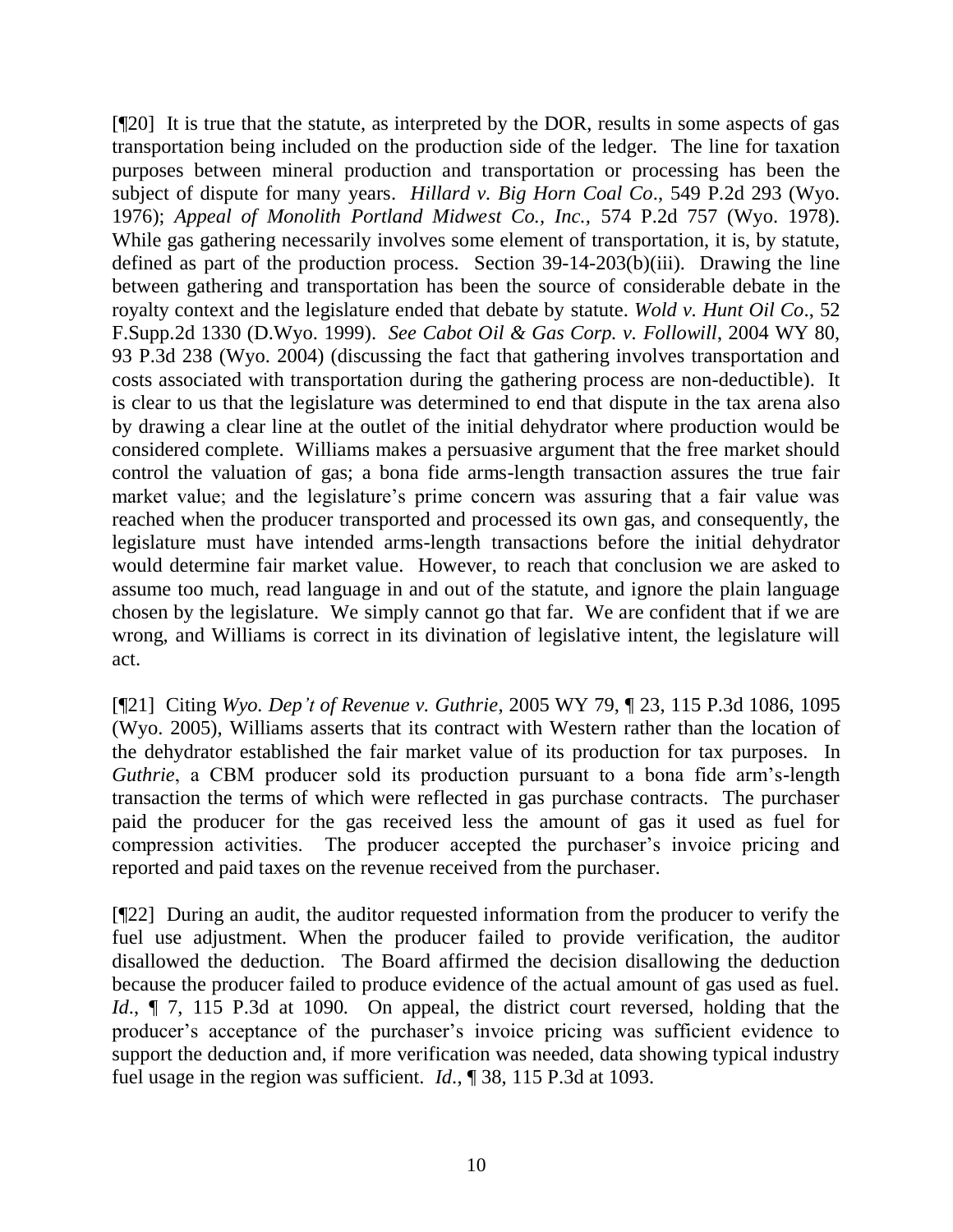[¶23] The DOR appealed to this Court and the focus of our inquiry was "what, exactly, [the producer] was required to prove" to support its fuel use deductions and reported taxable value for its gas production. *Id*., ¶ 17, 115 P.3d at 1093. We concluded the DOR properly disallowed the deduction. We said, "Because the exact volume of gas used for fuel was not documented, the contract price for that gas, its legislatively defined fair market value, could not be precisely established." *Id*., ¶ 38, 115 P.3d at 1098.

[¶24] In the context of the inquiry in *Guthrie*, we said the specific terms of the gas purchase contracts must be used to establish the legislatively defined fair market value. We did not say, as Williams seems to contend, that the purchase contracts changed the point of valuation or allowed the producer to deduct expenses incurred prior to the point of valuation. Our holding in *Guthrie* was limited to the determination that the DOR properly disallowed fuel deductions for which there was insufficient verification. The fact that the DOR may not have addressed the expenses the producer incurred upstream of the initial dehydrator in *Guthrie* does not undermine its application of the statute in this case and in *Kennedy.*

[¶25] In *Williams I,* this Court affirmed a Board ruling that the point of valuation was at the outlet of the TEG dehydrator, a specialized dehydrator, rather than upstream at one of the points where incidental water separation occurs. We agreed that the Board's interpretation of § 39-14-203(b)(iv) as placing the point of valuation at a piece of equipment (the outlet of the TEG dehydrator) rather than at the point where a particular function takes place (the initial point of any dehydration) was consistent with legislative intent. In accordance with *Williams,* we hold that the point of valuation for William's CBM production was the outlet of the initial dehydrator (a particular piece of equipment) and not some point upstream where the product was sold to or transported by a third party (a particular function). We further hold that, in determining the fair market value of its production for tax purposes, Williams was not entitled to deduct expenses incurred prior to the point of valuation.

# *2. Disallowance of Downstream Transportation Fee Deduction and On-Lease Fuel Exemption*

[¶26] Williams also contends the Board erred when it disallowed a deduction for transportation expenses incurred downstream of the outlet of the initial dehydrator and refused to recognize an on-lease fuel exemption under Wyo. Stat. Ann. § 39-14-205(j) (LexisNexis 2007). We review these issues to determine whether substantial evidence supported the Board's rulings. We address the two issues Williams raises separately, beginning with the downstream transportation expenses.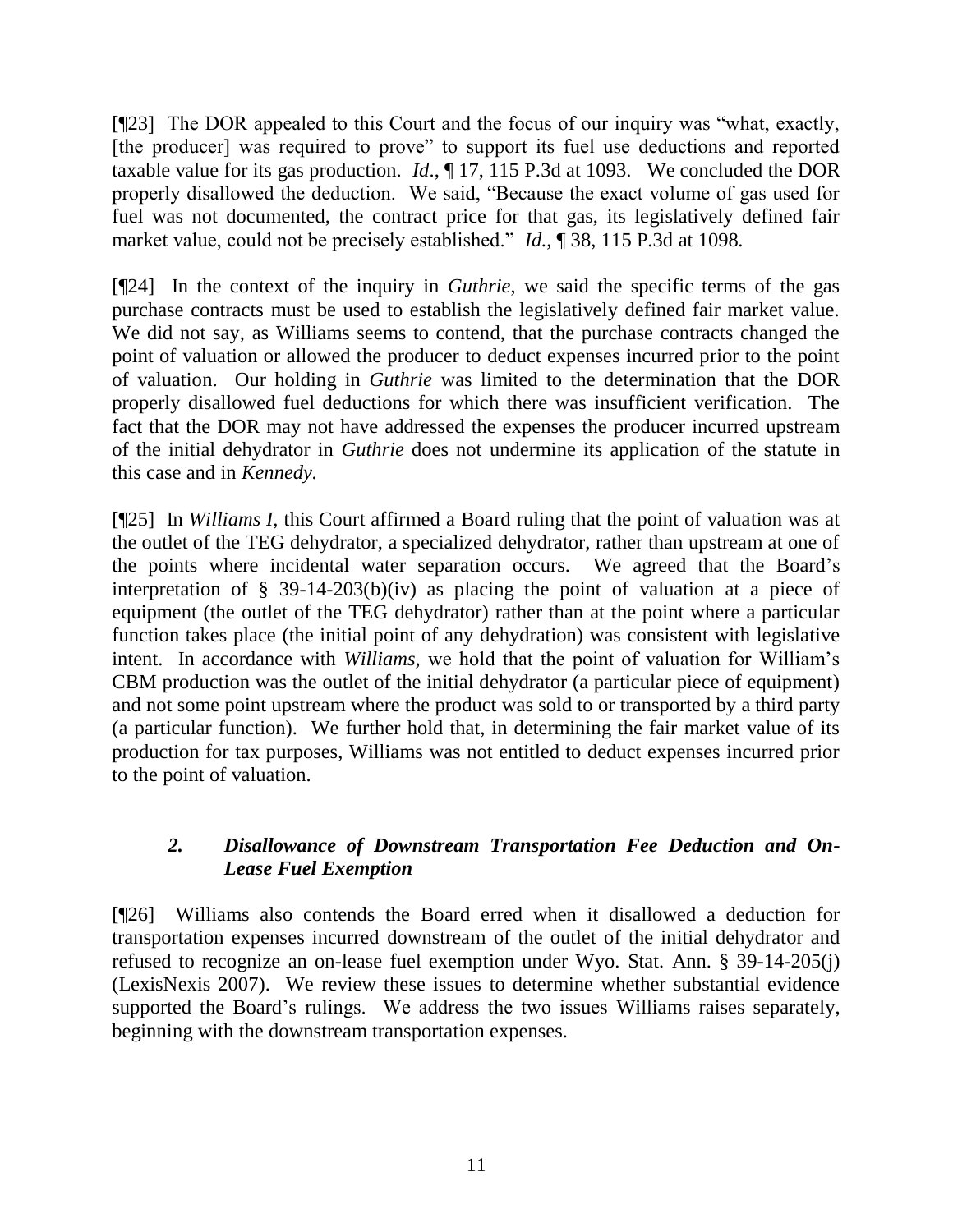[¶27] As provided by the gas gathering agreement, Williams paid Western a fee of  $$29.4/MCF<sup>3</sup>$  to transport the CBM from the point where it was delivered to Western to the Fort Union or MIGC pipelines. Fort Union, for a fee of \$.14/MCF, and MIGC, for a fee of  $$.35/MMBTU,4$  transported the CBM downstream to interstate transmission pipelines near Glenrock, Wyoming. From there, the gas continued on downstream and was sold.

[¶28] Because the dehydrator, i.e., the point of valuation, was located downstream from the point where Western took over transporting the product but upstream from the inlet to the Fort Union and MIGC pipelines, the DOR determined Williams was entitled to deduct part of the transportation fee it paid to Western. The DOR determined that \$.21/MCF of the fee was attributable to upstream transportation, making it nondeductible, and the remaining \$.8/MCF fee was attributable to downstream transportation and was deductible.

[¶29] For gas transported to the MIGC pipeline, Western gave Williams a rebate of \$.21/MMBTU.<sup>5</sup> For gas transported to the Fort Union pipeline, Williams received no rebate. In calculating the fair market value of the production transported to the Fort Union pipeline, the DOR disallowed a deduction for the \$.21/MCF Williams paid Western to transport the gas upstream to the dehydrator, but allowed a deduction for the \$.22/MCF Williams paid to have it transported downstream from the dehydrator, that is, the \$.8/MCF fee for transportation from the dehydrator to the pipeline plus the \$.14/MCF Fort Union charged for transporting the gas through its pipeline. For gas transported to the MIGC pipeline, the DOR likewise disallowed a deduction for the \$.21/MCF Williams paid to have Western transport the gas to the dehydrator, but allowed a deduction for the \$.43/MCF paid to have it transported downstream from the dehydrator, that is, \$.8/MCF

 $\overline{a}$ <sup>3</sup> MCF, or one thousand cubic feet of natural gas measured at standard pressure and temperature conditions, is a volumetric measurement.

<sup>&</sup>lt;sup>4</sup> MMBTU, or one million British thermal units, is a thermal content measurement.

<sup>&</sup>lt;sup>5</sup> A former Western employee testified at the Board hearing that the reason for the rebate was that it allowed Western the flexibility of moving the gas onto either the MIGC or Fort Union pipeline with the cost to Williams being approximately the same, i.e. going by Fort Union, the fee for Western was \$.29.4/MCF plus \$.14/MCF for Fort Union, or \$.43.4/MCF; going by MIGC, the fee for Western was \$29.4/MCF with a rebate of \$.21/MMBTU plus \$.35/MMBTU for MIGC, or \$.43.4. The same witness explained that the fee provisions for delivery into the MIGC or Fort Union pipelines were based on MCFs because volumes of gas need to be compressed and dehydrated even though BTU content varies across the Powder River Basin. Western based its anticipation of a revenue stream on service costs without regard for heat content. Western's responsibility for redelivery of gas, however, was based on thermally equivalent volumes because the producer ultimately sells on a BTU basis. In its findings of fact, the Board noted the witness's lack of strict attention to measurement by MCF or MMBTU while also noting that a charge of a given number of cents per volume does not directly translate into a charge of a given amount per MMBTU.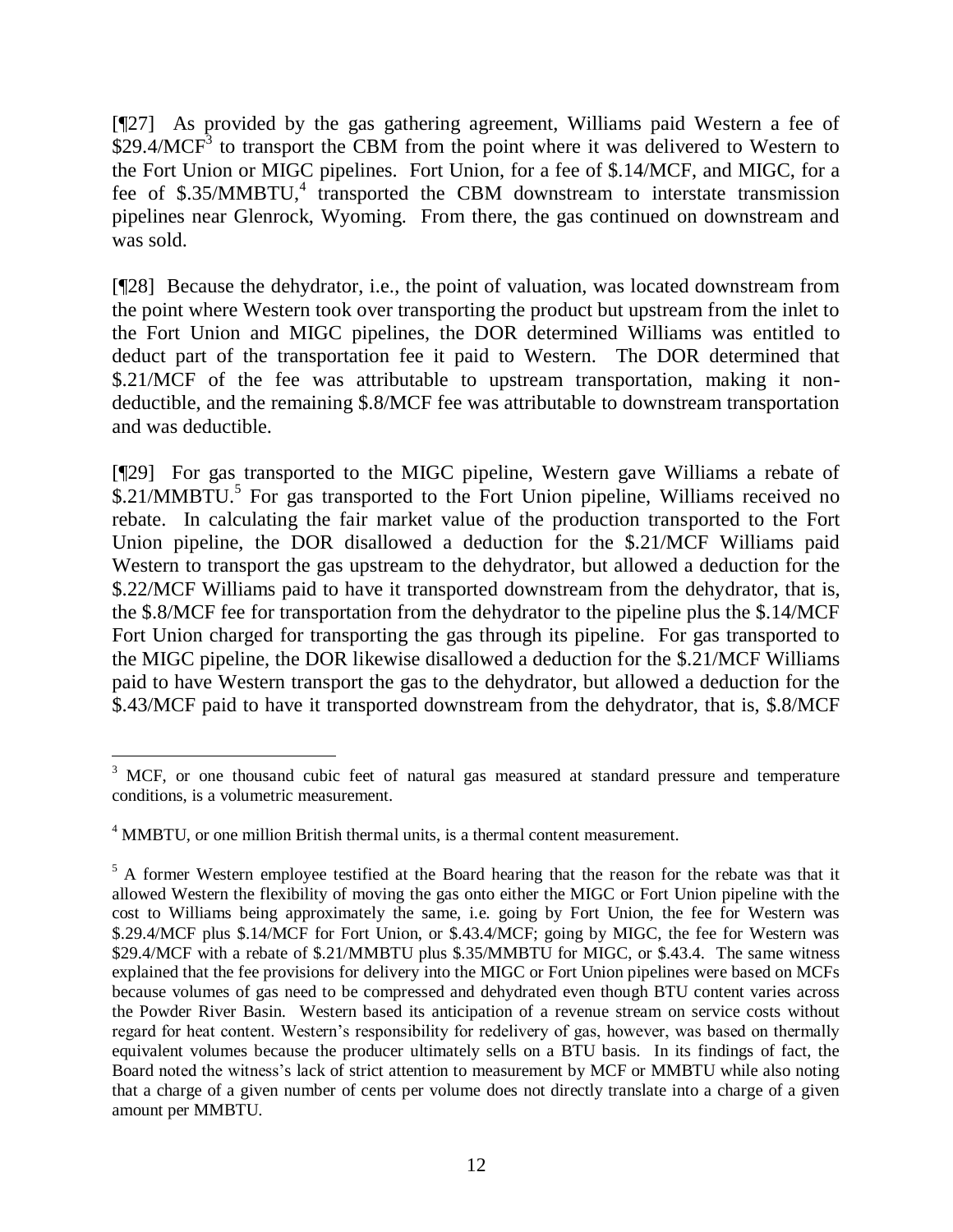from the dehydrator to the MIGC inlet plus the \$.35/MMBTU MIGC charged for transporting the gas through its pipeline.

[¶30] Williams challenges this last calculation as not accounting for the \$.21/MMBTU rebate it received from Western for transporting the CBM from the point where it was delivered to Western to the MIGC pipeline. Williams asserts that the net effect of the rebate was that Williams paid Western the difference between the fee amount of \$.29/MCF and the rebate amount of \$.21/MMBTU, or \$.10/MCF. Williams contends the DOR should have allowed the \$.10/MCF as a deduction.

[¶31] The DOR responds that, with no cooperation from Williams, it calculated a deduction for the part of Western's fee downstream from the dehydrator, something it was not required to do when Williams provided no supporting information. The DOR also points out that this Court previously upheld the same method for calculating allowable deductions in *Williams I*. There, as here, the deduction the DOR allowed was comprised of \$.14/MCF for transportation fees from the inlet to the pipeline to Glenrock, plus \$.08/MCF of the \$.29/MCF fee paid to Western for transporting the CBM from the point where Western received it to the pipeline. *Williams I*, ¶ 25, 107 P.3d at 186-187. There, as here, the \$.08/MCF was an estimate of the costs of transporting the CBM from the outlet of the dehydrator to the inlet of the MIGC or Fort Union pipeline. *Id*. In *Williams I,* as here, the DOR disallowed \$.21/MCF, the fee paid to Western for transportation upstream from the outlet of the dehydrator, and did not account for the \$.21 rebate in the way Williams asserts it should have. As we did in *Williams I*, we conclude that the Board's findings were supported by substantial evidence.

[¶32] Williams next contends that the Board improperly rejected its request for an onlease fuel exemption. Williams asserts that it was entitled to the exemption pursuant to Wyo. Stat. Ann. § 39-14-205(j), which provides in pertinent part as follows:

> (j) Natural gas . . . which is . . . consumed prior to sale for the purpose of maintaining, stimulating, treating, transporting or producing crude oil or natural gas on the same lease or unit from which it was produced has no value and is exempt from taxation.

[¶33] The DOR responds that the Board correctly denied the exemption request because Williams did not identify the issue in advance of the hearing and did not develop a sufficient record during the hearing to support its claim. The DOR asserts the lack of timely notice to the DOR and the Board invokes due process concerns. The DOR also contends, even if Williams had properly raised the issue, it failed to carry its burden of proving the amount of the claimed exemption. Rather, the DOR contends, Williams "relied upon broad statements of entitlement and a hope that the Department would graciously re-open the audit after the assessment, appeal and hearing." The DOR